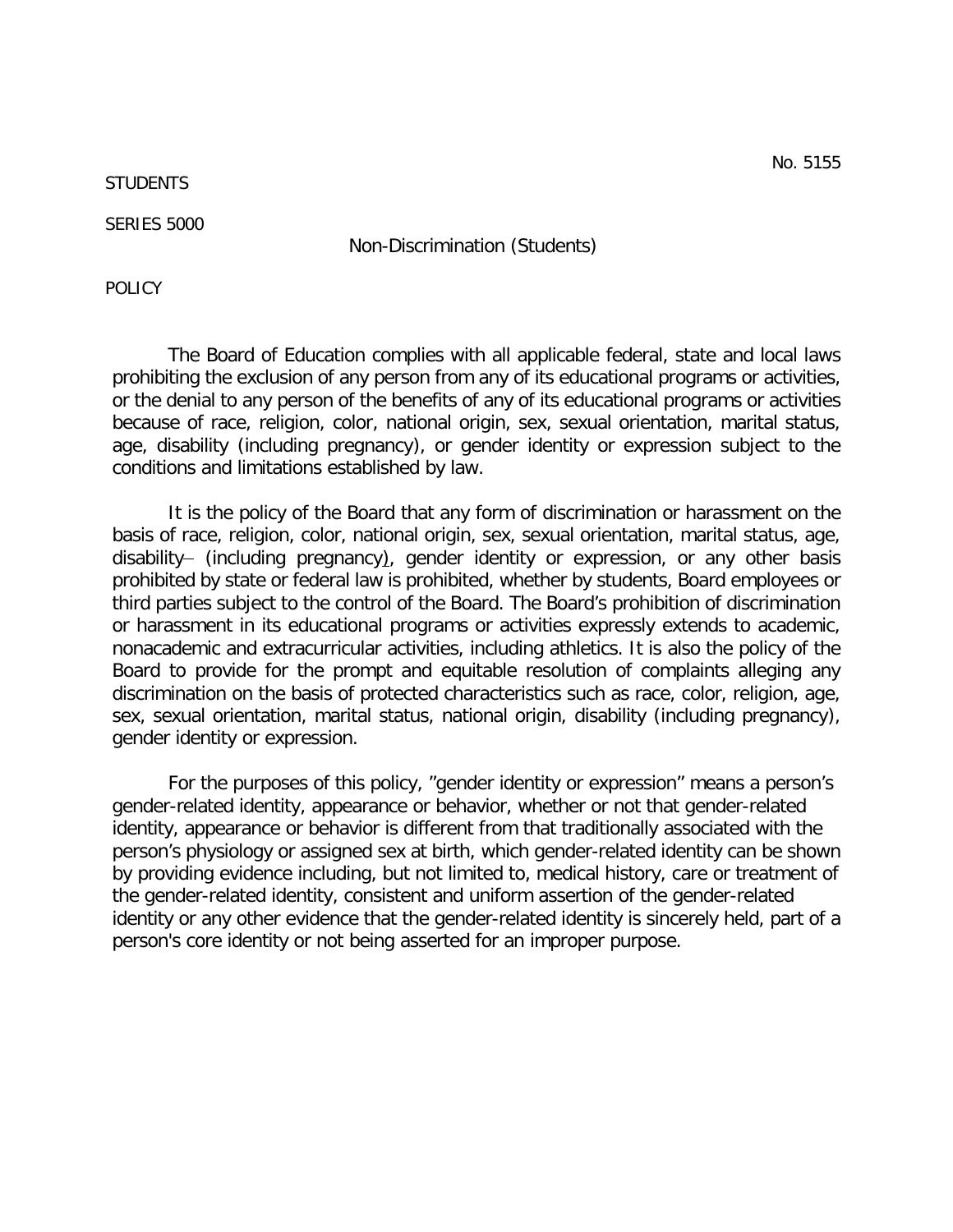All complaints involving allegations of discrimination or harassment against a student on the basis of sex or disability shall be handled in accordance with the Board's respective policies for such claims (Policy #5156, Sex Discrimination and Sexual Harassment; Policy #4156 and 5150, Section 504). All other complaints of discrimination or harassment for any of the other protected characteristics listed herein shall be handled in accordance with the complaint procedures contained in the Administrative Regulations corresponding to this policy (Policy #5155, Non-Discrimination-(Students). All district policies and applicable regulations/procedures, including complaint forms, are available online at<http://www.region15.org/policies> or upon request at the main office of any district school.

The district is required by Title IX not to discriminate on the basis of sex in its programs and activities. Any questions regarding the application of Title IX or concerning complaints involving allegations of sex discrimination or sexual harassment may be directed to the District's Title IX Coordinators:

| Mrs. Heidi Szymanski        | Mr. Jon Romeo                      |
|-----------------------------|------------------------------------|
| <b>Assistant Principal</b>  | Principal                          |
| <b>Title IX Coordinator</b> | <b>Title IX Coordinator</b>        |
| Pomperaug High School       | <b>Gainfield Elementary School</b> |
| 234 Judd Road               | 307 Old Field Road                 |
| Southbury, CT 06488-1950    | Southbury, CT 06488                |
| hszymanski@region15.org     | jromeo@region15.org                |
| Tel. (203) 262-3200         | Tel. (203) 264-5312                |
|                             |                                    |

Individuals with questions or concerns regarding Title IX may also contact the Assistant Secretary for the Office for Civil Rights ("OCR") at:

U.S. Department of Education Office for Civil Rights Lyndon Baines Johnson Department of Education Bldg 400 Maryland Avenue, SW Washington, DC 20202-1100

Telephone: 800-421-3481 FAX: 202-453-6012; TDD: 800-877-8339 Email: [OCR@ed.gov](mailto:OCR@ed.gov)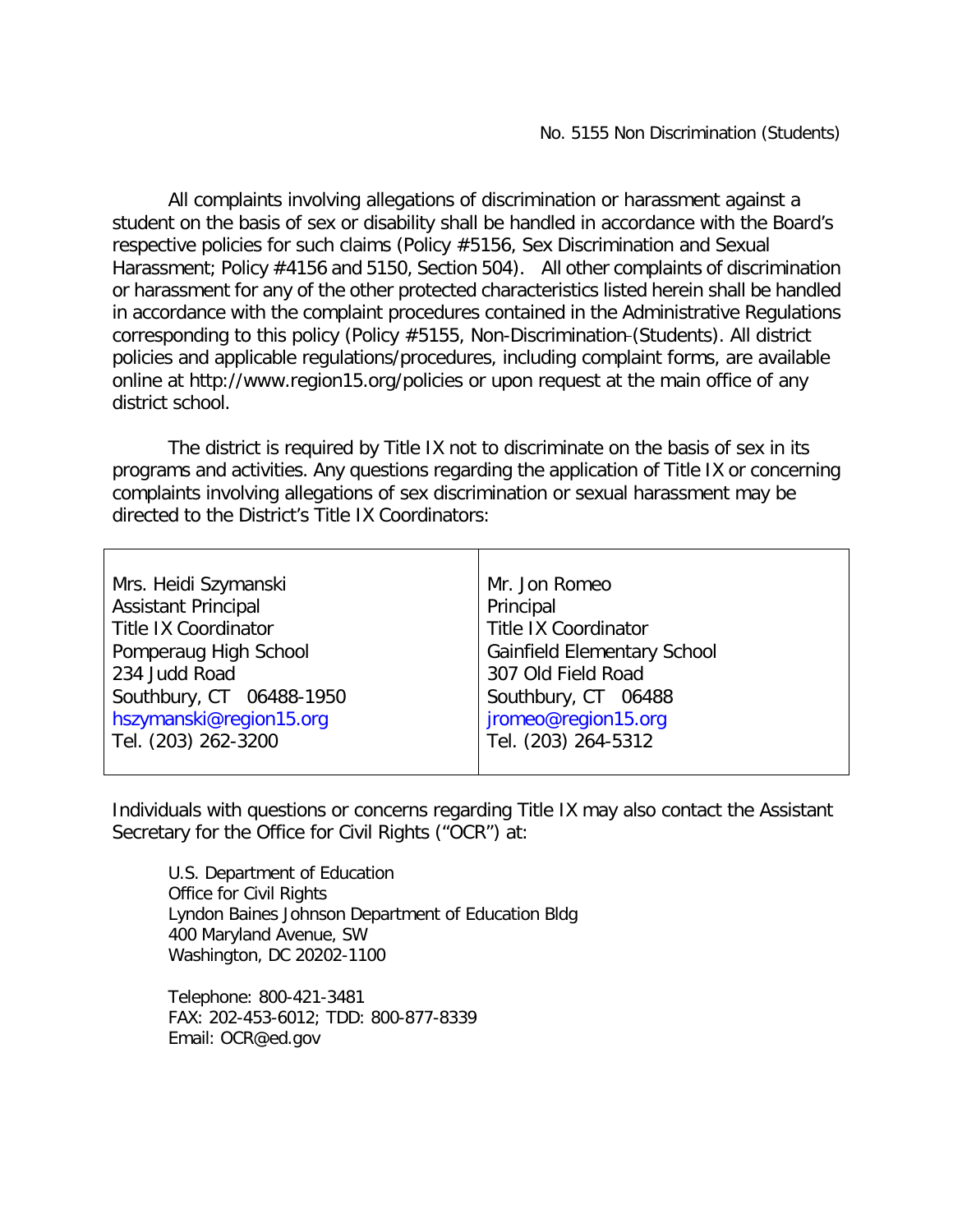Any questions regarding the application of Section 504 or Title II of the ADA or concerning complaints involving discrimination or harassment on the basis of a disability may be directed to the District's Section 504 Coordinator or to the Assistant Secretary for OCR (listed above). The District's Section 504 Coordinator is:

Mrs. Jessica Sciarretto Director of Student Services P.O. Box 395 Middlebury, CT 06762-0395 Tel: (203) 758-8259 Email: [jsciarretto@region15.org](mailto:jsciarretto@region15.org)

All other complaints or questions regarding discrimination or harassment against a student on the basis of the other protected characteristics may also be directed to the appropriate building principal or to any of the other individuals listed above.

Legal References:

Title IX of the Education Amendments of 1972, 20 U.S.C. § 1681, et seg. Title VI of the Civil Rights Act of 1964, 42 U.S.C. § 2000d, et seq. Americans with Disabilities Act, 42 U.S.C. § 12101, et seq. Connecticut General Statutes § 10-15c and § 46a-81a, et seq. - Discrimination on basis of sexual orientation Section 504 of the Rehabilitation Act of 1973, 29 U.S.C. § 794, et seq. Connecticut General Statutes § 1-1n, "Gender Identity or Expression" defined

Adopted: 11 September 2006 Revision Approved: 14 November 2011 Revision Approved: 8 June 2015 Revision Approved: 22 May 2017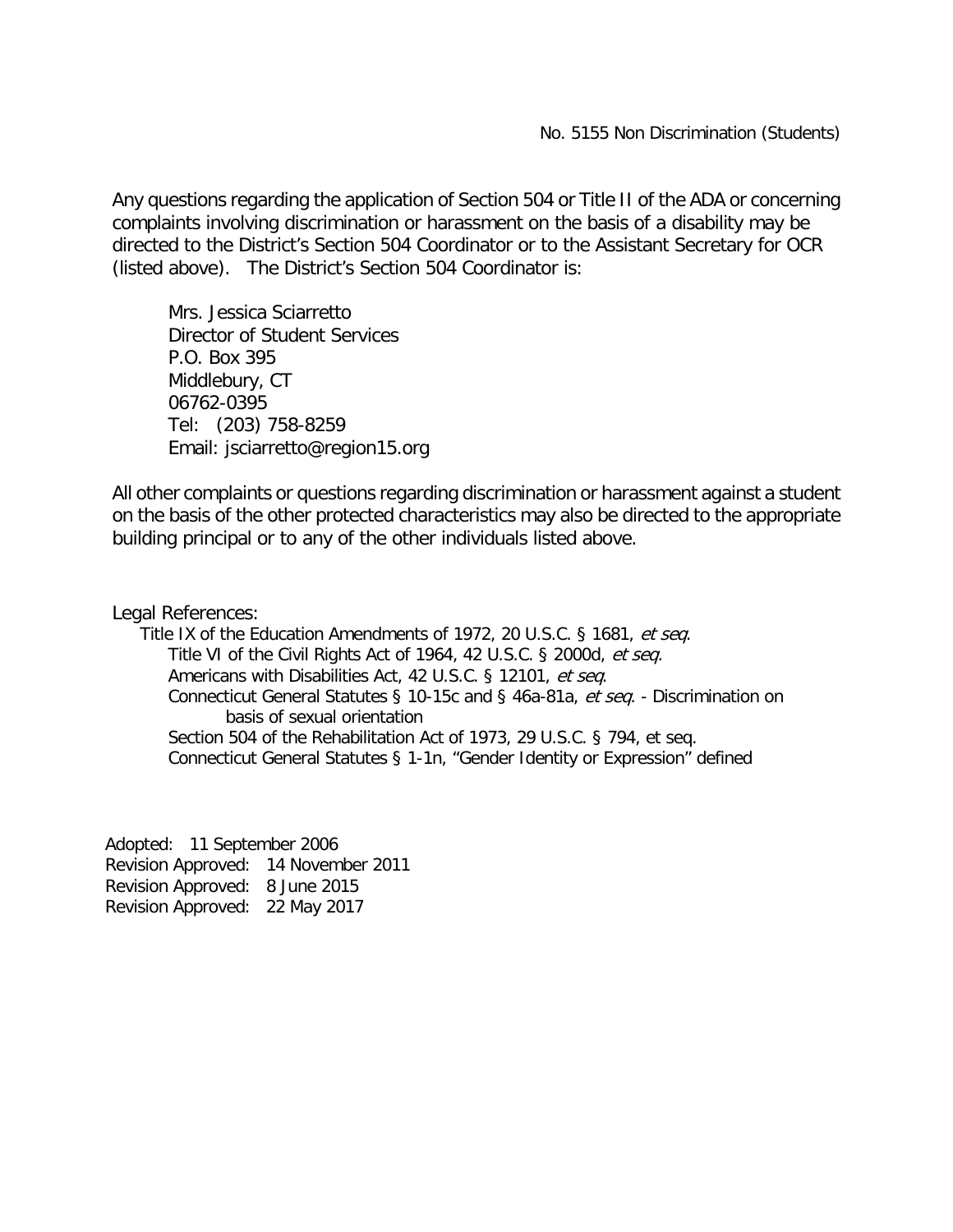## ADMINISTRATIVE REGULATIONS REGARDING DISCRIMINATION COMPLAINTS (STUDENTS)

It is the policy of the Board of Education that any form of discrimination or harassment on the basis of protected characteristics such as race, color, religion, age, sex, sexual orientation, marital status, national origin, disability (including pregnancy), or gender identity or expression is forbidden, whether by students, Board employees or third parties subject to the control of the Board. Students, Board employees and third parties are expected to adhere to a standard of conduct that is respectful of the rights of students.

It is also the policy of the Board to provide for the prompt and equitable resolution of complaints alleging any discrimination on the basis of protected characteristics such as race, color, religion, age, sex, sexual orientation, marital status, national origin, disability (including pregnancy), or gender identity or expression.

If the complaint involves an allegation of discrimination or harassment against a student based on disability or sex, the complainant should be referred to the Board's student policies and procedures related to Section 504 of the Rehabilitation Act/Americans with Disabilities Act (ADA) (Policy #5150 for claims of discrimination and/or harassment based on disability) and Title IX/Sex Discrimination/Sexual Harassment (Policy #5156 for claims of discrimination and/or harassment based on sex).

All other complaints by a student or parents/guardians alleging discrimination against a student on the basis of the other protected characteristics listed herein should file a written complaint with the building principal for the student's school or the following individuals:

| Mrs. Heidi Szymanski        | Mr. Jon Romeo                      |
|-----------------------------|------------------------------------|
| <b>Assistant Principal</b>  | Principal                          |
| <b>Title IX Coordinator</b> | <b>Title IX Coordinator</b>        |
| Pomperaug High School       | <b>Gainfield Elementary School</b> |
| 234 Judd Road               | 307 Old Field Road                 |
| Southbury, CT 06488-1950    | Southbury, CT 06488                |
| hszymanski@region15.org     | jromeo@region15.org                |
| Tel. (203) 262-3200         | Tel. (203) 264-5312                |
|                             |                                    |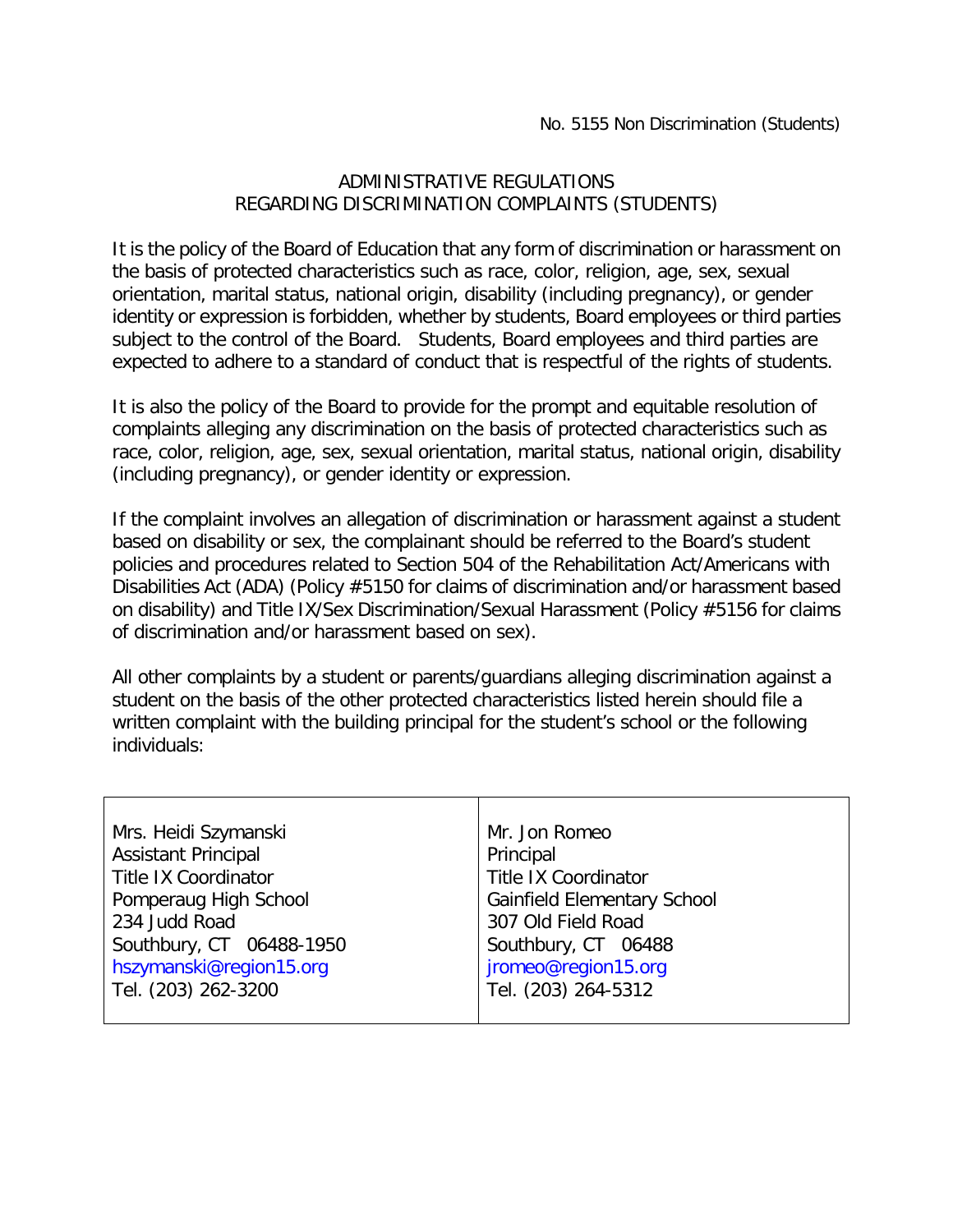No. 5155 Non Discrimination (Students)

Section 504 Coordinator Jessica Sciarretto Director of Student Services P.O. Box 395 Middlebury, CT 06762-0395 Tel: (203) 758-8259 Email: [jsciarretto@region15.org](mailto:jsciarretto@region15.org)

Regina L. Botsford Office of the Superintendent of Schools Region 15 P.O. Box 395 Middlebury, CT 06762-0395 Tel. (203-) 758-8259 Ext. 110 Email: [rbotsford@region15.org](mailto:rbotsford@region15.org)

Preferably, complaints should be filed within thirty (30) days of the alleged occurrence. Timely reporting of complaints facilitates the investigation and resolution of such complaints. The district will investigate such complaints promptly and equitably, and will take corrective action when allegations are verified.

The district will not tolerate any reprisals or retaliation that occur as a result of the good faith reporting of charges of harassment or discrimination on the basis of race, color, religion, age, sex, sexual orientation, marital status, national origin, disability (including pregnancy), or gender identity or expression. Any such reprisals or retaliation will result in disciplinary action against the retaliator, and other corrective actions as appropriate.

The school district will periodically provide staff development for district administrators and periodically distribute this Policy and the implementing Administrative Regulations to staff and students in an effort to maintain an environment free of harassment and discrimination.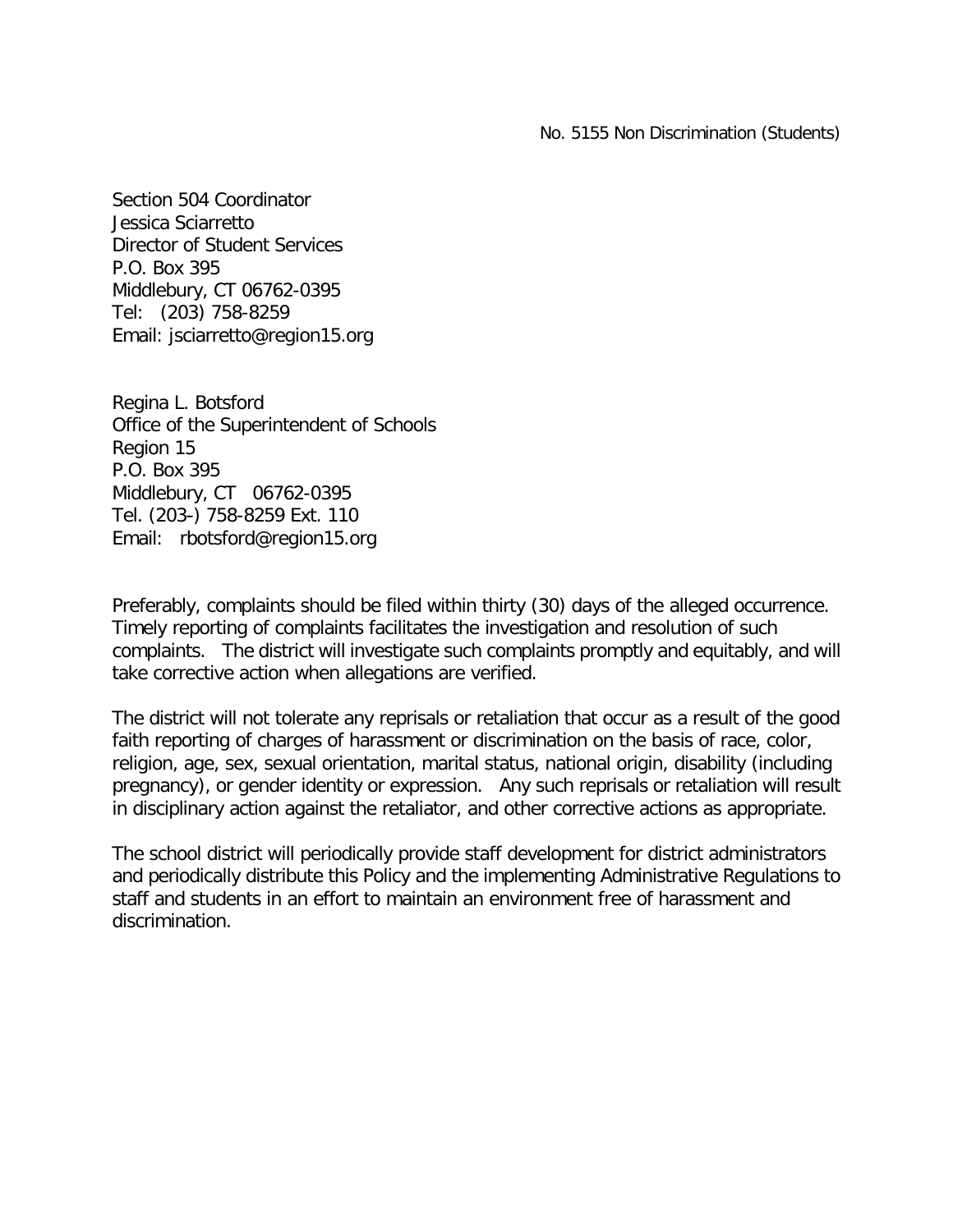Complaint Procedure:

As soon as a student feels that he or she has been subjected to discrimination or harassment on the basis of race, color, religion, age, sex, sexual orientation, marital status, national origin, disability (including pregnancy), or gender identity or expression, he/she should make a written complaint to the district's Title IX Coordinators, Section 504 Coordinator, Superintendent or to the building principal for the student's school, or his/her designee. The student and any respondent (if applicable) will be provided a copy of the Board''s policy and regulation and made aware of his or her rights.

The complaint should state the:

- A. Name of the complainant,
- B. Date of the complaint,
- C. Date(s) of the alleged harassment/discrimination,
	- D. Name(s) of the harasser(s) or discriminator(s),
	- E. Location where such harassment/discrimination occurred,
	- F. Names of any witness(es) to the harassment/discrimination,
	- G. Detailed statement of the circumstances constituting the alleged harassment/discrimination; and
	- H. Proposed remedy.

Any student who makes an oral complaint of harassment or discrimination to any of the above-mentioned personnel will be provided a copy of this regulation and will be requested to make a written complaint pursuant to the above procedure. If a student (or individual acting on behalf of the student) is unable to make a written complaint, the administrator receiving the oral complaint will either reduce the complaint to writing or assist the student (individual acting on behalf of the student) in completing the written complaint form.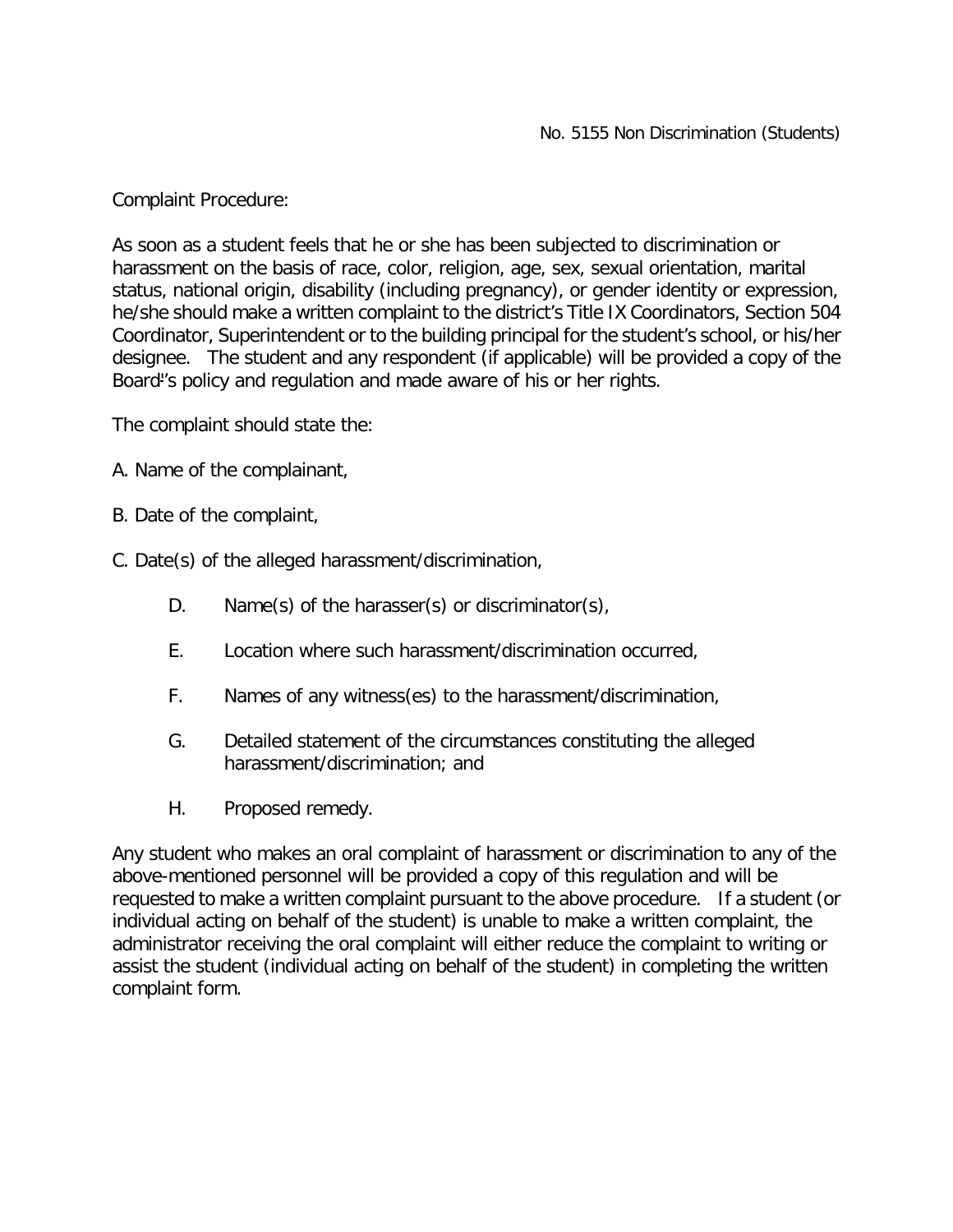All complaints are to be forwarded immediately to the Superintendent or his/her designee. Upon receipt of a complaint alleging harassment or discrimination under this complaint procedure, the Superintendent shall designate a district or school administrator to promptly investigate the complaint. During the course of the investigation, the investigator shall interview or consult with all individuals reasonably believed to have relevant information, including the complainant, the alleged harasser/discriminator ("respondent") and any witnesses to the conduct. Complaints will be investigated promptly within the timeframes identified below. Timeframes may be extended as needed given the complexity of the investigation, availability of individuals with relevant information and other extenuating circumstances. Confidentiality will be maintained by all persons involved in the investigation to the extent possible, as determined by the investigator.

Upon receipt of a written complaint of discrimination, the investigator should:

- [1](#page-6-0). offer to meet with the complainant<sup>1</sup> and respondent (if applicable) within ten (10) school days to discuss the nature of the complaint, identify individuals the complainant believes has relevant information, and obtain any relevant documents the complainant may have;
- 2. provide the complainant and respondent (if applicable) with a copy of the Board's non-discrimination policy and accompanying regulations;
- 3. investigate the factual basis of the complaint, including, as applicable, conducting interviews with individuals deemed relevant to the complaint;
- 4. conduct an investigation that is adequate, reliable, and impartial. Investigate the factual basis for the complaint, including conducting interviews with individuals with information and review of documents relevant to the complaint;

5. maintain confidentiality to the extent practicable throughout the investigative process, in accordance with state and federal law;

<span id="page-6-0"></span> $\overline{a}$ 

<sup>&</sup>lt;sup>1</sup> For purposes of these procedures, a complainant is considered to be the student who experienced the harassment or discrimination or the parent/guardian of such student.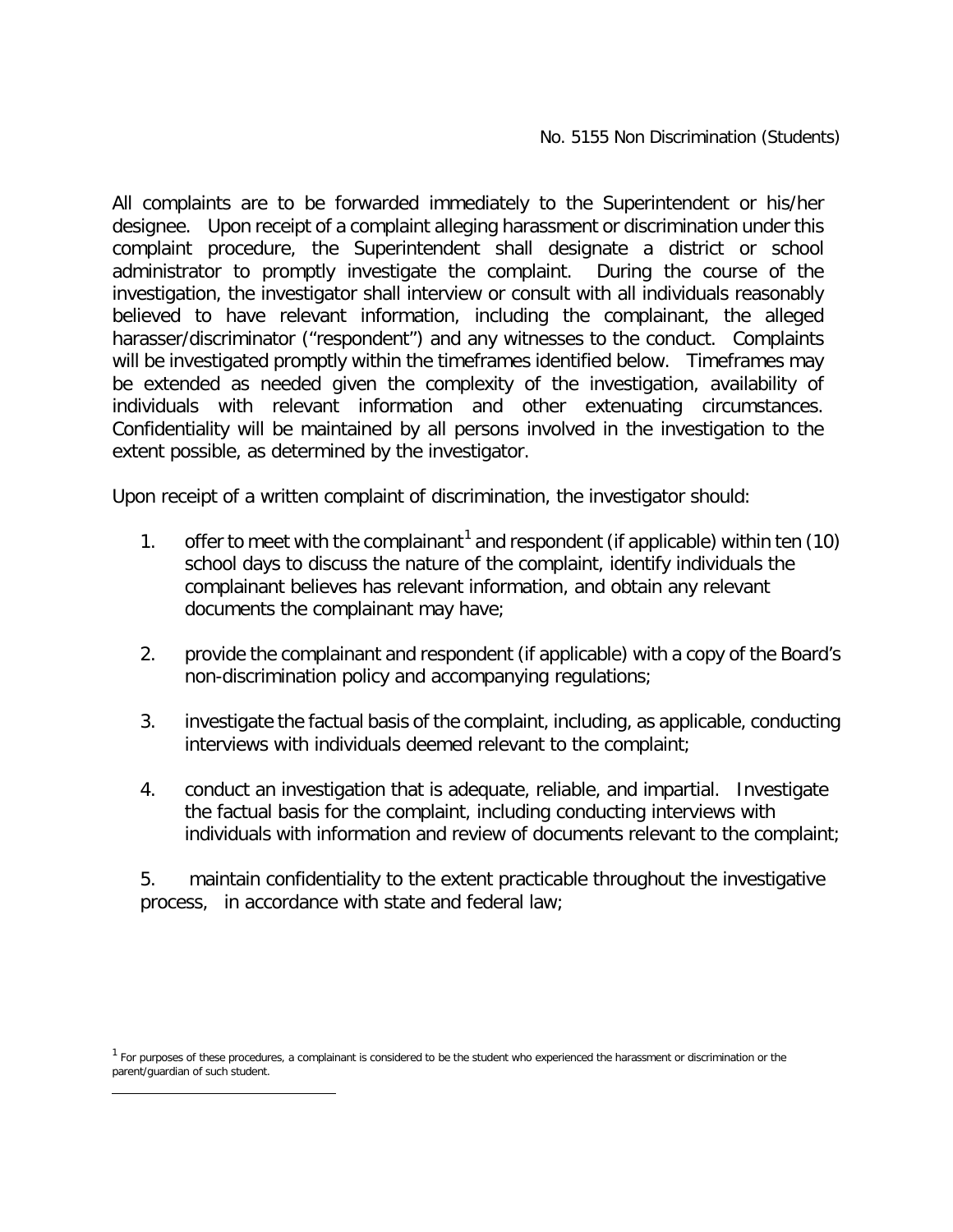communicate the outcome of the investigation in writing to the complainant and respondent (if any) (to the extent permitted by state and federal confidentiality requirements), within thirty (30) school days from the date the complaint was received by the Superintendent''s office. The investigator may extend this deadline for no more than fifteen (15) additional school days if needed to complete the investigation. The complainant and respondent (if any) shall be notified of such extension. The written notice shall include a finding whether the complaint was substantiated and if so, shall identify, to the extent possible, how the district will remedy the discrimination or harassment, adhering to the requirements of state and federal law;

- 5. if a complaint is made during summer recess, the complaint will be reviewed and addressed as quickly as possible given the availability of staff and/or other individuals who may have information relevant to the complaint. If fixed timeframes cannot be met, the complainant and respondent (if any) will receive notice and interim measures may be implemented as necessary (see sub-paragraph 6);
- 6. whenever allegations are verified, ensure that appropriate corrective action is taken (including, but not limited to, disciplinary action) aimed at preventing the recurrence of the harassment or discrimination. Corrective action should include steps to avoid continuing discrimination;
- 7. if either party to the complaint is not satisfied with the findings and conclusions of the investigation, the complainant may present the complaint and written outcome to the Superintendent within thirty (30) calendar days of receiving the findings. Upon review of a written request from the party requesting an appeal, the Superintendent shall review the investigative results of the investigator and determine if further action and/or investigation is warranted. Such action may include consultation with the investigator, complainant, and respondent (if any) and meeting with appropriate individuals to attempt to resolve the complaint, or a decision affirming or overruling the investigators conclusions or findings. The Superintendent shall provide written notice to the complainant and respondent (if any) of the proposed actions within fifteen (15) school days following the receipt of the written request for review.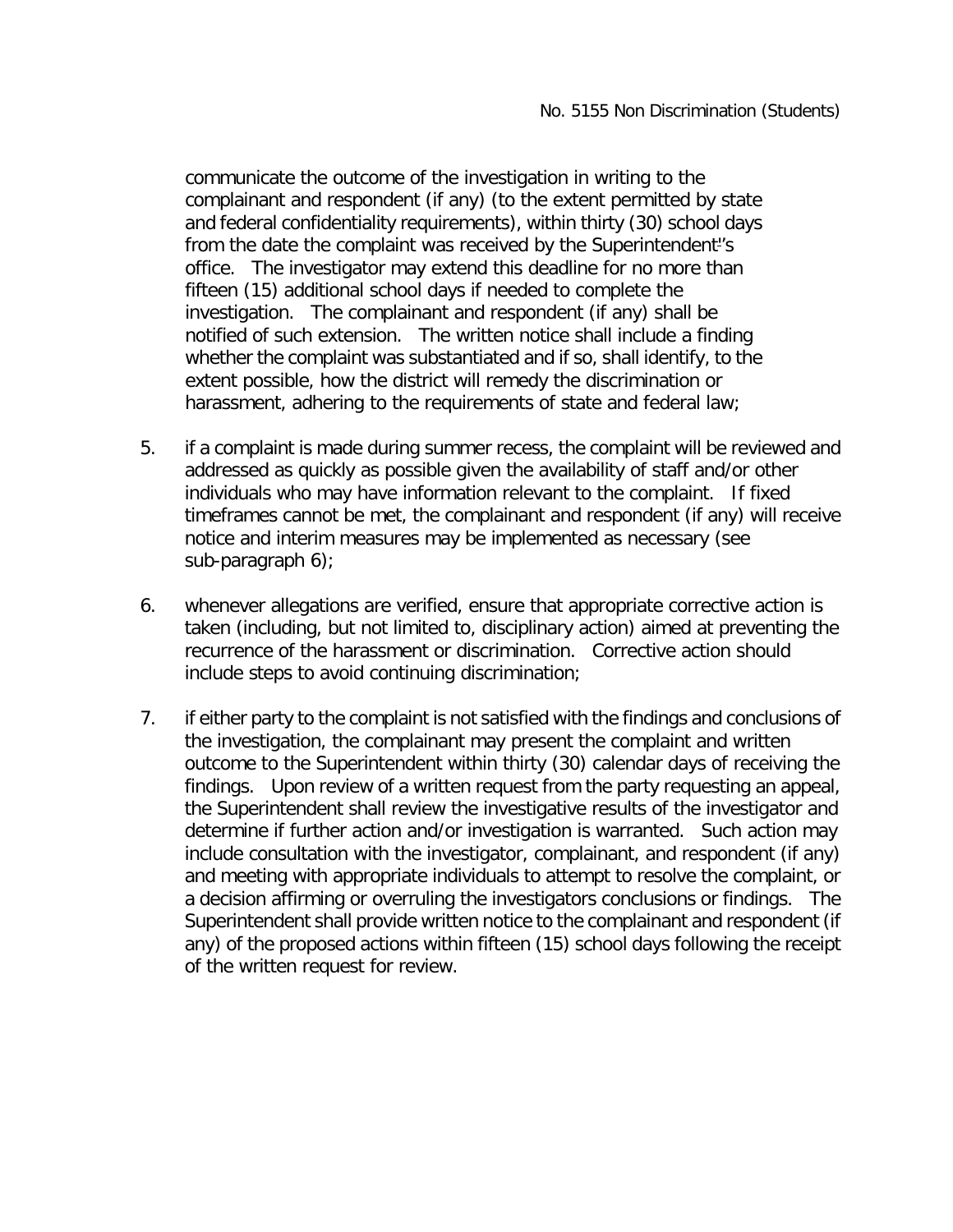At any time, a complainant alleging race, color or national origin discrimination or harassment has the right to file a formal complaint with the Boston Office, Office for Civil Rights, U.S. Department of Education, 8<sup>th</sup> Floor, 5 Post Office Square, Boston, MA 02109-3921 (Telephone Number (617) 289-0111).

A complainant may also file a complaint with the Connecticut Commission on Human Rights and Opportunities, 450 Columbus Blvd., Hartford, CT 06103-1835 (Telephone Number 800-477-5737).

Adopted: 11 September 2006 Revised: 14 November 2011 Revised: 8 June 2015 Revised: 22 May 2017